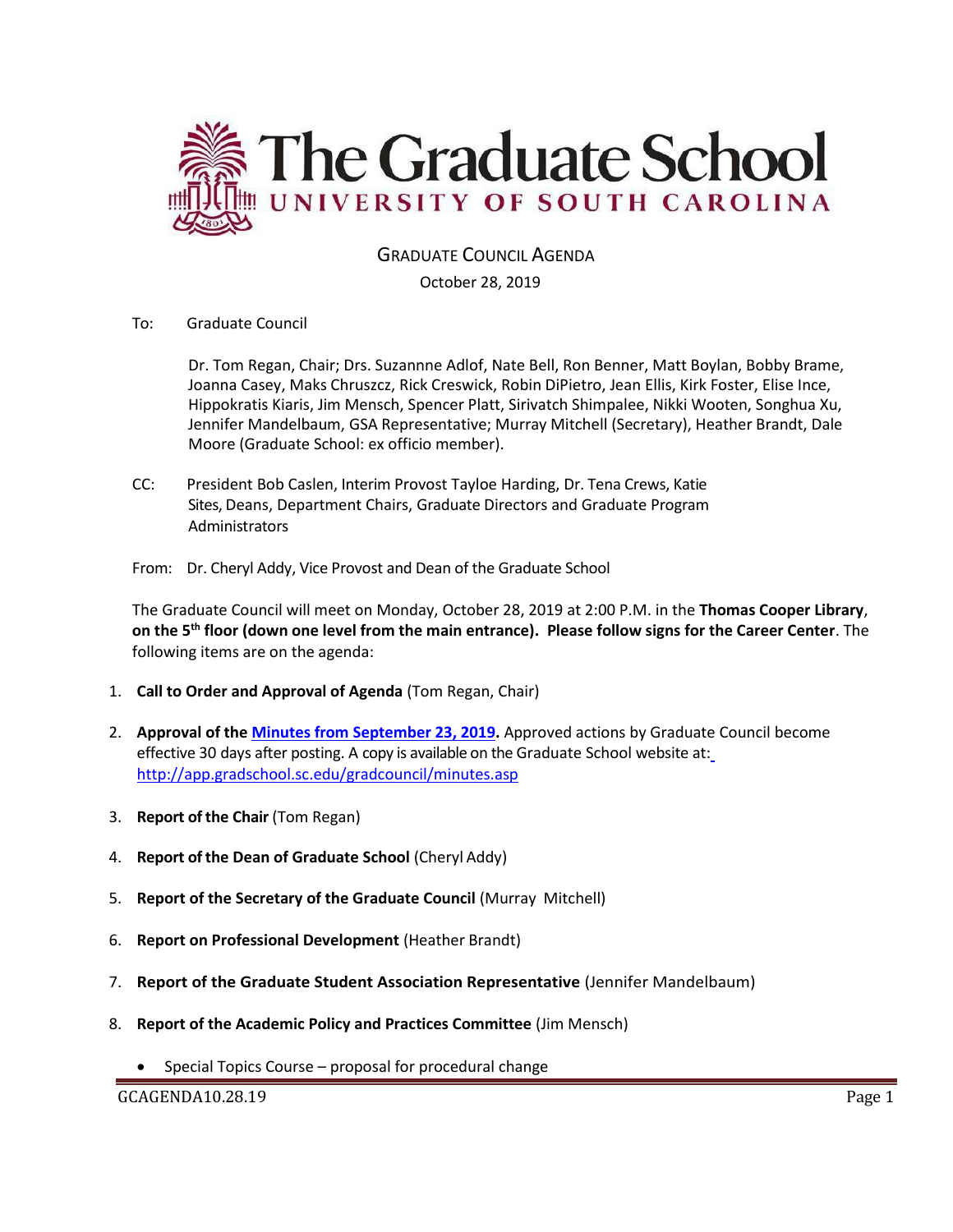9. **Report of the 500/600 Level Courses, Distributed Learning and Special Topics Courses** (Murray Mitchell)

This report is presented to Council for informational purposes only; no action is necessary.

## **500/600 Level Courses**

(CCP = Course Change Proposal; NCP=New Course Proposal)

**ACCT 590** (3) Special Topics in Accounting—Analytics in Accounting (Spring 2020) **ANTH 569** (3) International Development and the Environment (CCP: Fall 2020) **BIOL 645** (1) Change to BIOL 497 (CCP: Fall 2020) **BMEN 589** (3) Bio Nano/Micro Electro-Mechanical Systems (Spring 2020) **BMEN 589**(3) Biosensing Fundamentals and Applications (Spring 2020) **CRJU 591** (3) Adolescent Mentoring [Cross-list with WGST 598] (Spring 2020) **CSCE 590** (3) From Innovation to Startup in Computing (Spring 2020) **ECHE 589** (3) Heterogeneous Catalysis (Spring 2020) **ECON 510** (3) Experimental Economics (CCP: Fall 2020) **ECON 511** (3) Senior Seminar in Economics (CCP: Fall 2020) **ECON 514** (3) The Economics of Terrorism (CCP: Fall 2020) **ECON 555** (3) Game Theory in Economics (CCP: Fall 2020) **ECON 562** (3) Public Finance (CCP: Fall 2020) **EDLP 517** (3) Law & Policy Studies in Education (NCP: Fall 2020) **EMCH 561** (3) Machine Learning for Mechanical Engineers (Spring 2020) **ENHS 592** (3) Disasters, Catastrophes, and their Management (Spring 2020) **ENVR 501** (3) Decolonizing the Environment: Race, Nature, Power (Spring 2020) **HRTM 590** (3) Game of Thrones (Summer 2020) **MSCI 599** (3) Oceans and Human Health: An Ecosystem and Public Health Perspective (Spring 2020) **MUSC 544** (3) Music of Africa (Spring 2020) **MUSC 584** (3) Workshop in Music: Leadership in Music Education (Spring 2020) **RUSS 598** (3) Russian Song (Spring 2020) **SPAN 575** (3) Special Topics in Spanish (NCP: Fall 2020) **SPTE 590** (3) Advanced Sales in Sport and Entertainment Business (Spring 2020) **SPTE 590** (3) Big Data and Analytics in HRSM (Spring 2020) **SPTE 590** (3) Broadway Live (Spring I 2020) **SPTE 590** (3) Business of Broadway (Spring 2020) **SPTE 590** (3) Communication in Sport (Spring 2020) **SPTE 590** (3) Sports Economics (Spring 2020) **SPTE 590** (3) The Business of Baseball (Spring I 2020) **THEA 558** (3) Draping for the Modern Silhouette (NCP: Fall 2020) **WGST 598** (3) Adolescent Mentoring [cross-list with CRJU 591] (Spring 2020)

#### **Distributed Learning Proposals**

**None at this time.**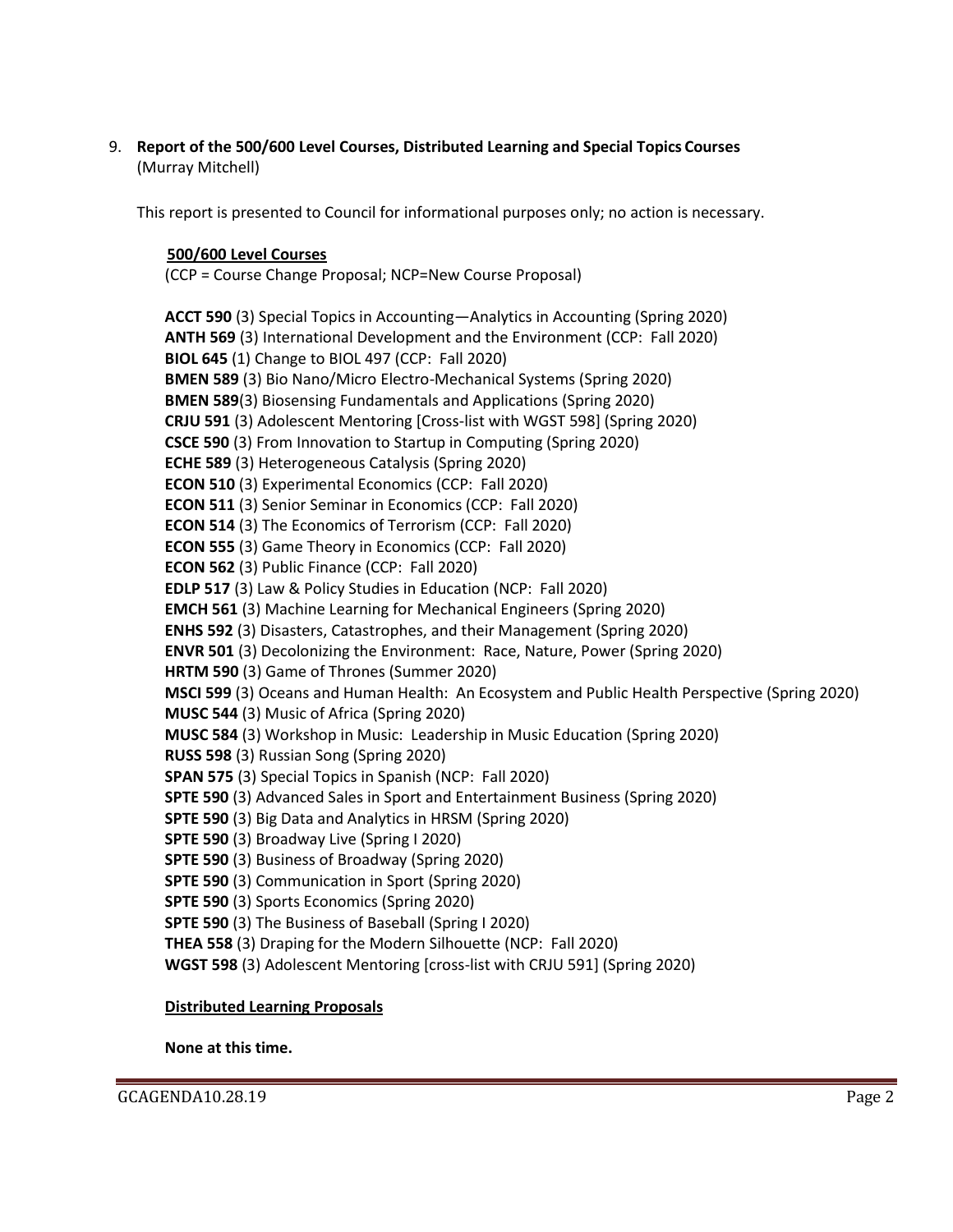### **Special Topics Course Proposals**

**ACCT 590** (3) Special Topics in Accounting—Analytics in Accounting (Spring 2020) **BMEN 589** (3) Bio Nano/Micro Electro-Mechanical Systems (Spring 2020) **BMEN 589**(3) Biosensing Fundamentals and Applications (Spring 2020) **CRJU 591** (3) Adolescent Mentoring [Cross-list with WGST 598] (Spring 2020) **CSCE 590** (3) From Innovation to Startup in Computing (Spring 2020) **CSCE 790** (3) Computer Systems Security (Spring 2020) **CSCE 790** (3) Quantum Computing and Information (Spring 2020) **CSCE 790** (3) Special Topics in Neuromorphic Computing (Spring 2020) **CSCE 790** (3) Wireless and Mobile Systems for the IoT (Spring 2020) **ECHE 589** (3) Heterogeneous Catalysis (Spring 2020) **ECHE 789** (3) Electrochemical Systems Modeling (Spring 2020) **EMCH 561** (3) Machine Learning for Mechanical Engineers (Spring 2020) **ENCP 789** (3) Fundamentals of Project Planning and Management (Spring 2020) **ENHS 592** (3) Disasters, Catastrophes, and their Management (Spring 2020) **ENVR 501** (3) Decolonizing the Environment: Race, Nature, Power (Spring 2020) **HIST 700** (3) Race, Civil Rights, and the Law [cross-list with WGST 796] (Spring 2020) **HRTM 590** (3) Game of Thrones (Summer 2020) **HSPM 716** (3) Quantitative Methods for Health Administration (Spring 2020) **JOUR 790** (3) Social Media Research and Analytics (Spring 2020) **MSCI 599** (3) Oceans and Human Health: An Ecosystem and Public Health Perspective (Spring 2020) **MUSC 544** (3) Music of Africa (Spring 2020) **MUSC 726** (3) Music Cognition (Spring 2020) **MUSC 744** (3) Music and Political Economy (Spring 2020) **MUSC 744** (3) Music and Shakespeare 1600-Present (Spring 2020) **MUSC 744** (3) Opera in the Long Nineteenth Century (Spring 2020) **MUSC 766** (3) Improvisation for Beginning to Advanced Pianists (Spring 2020) **POLI 792** (3) Current Readings in Comparative Politics (Spring 2020) **POLI 797** (3) Non-Profit Management (Spring 2020) **PSYC 888** (3) Integrated Biomedical-Behavioral Seminar (Spring 2020) **RUSS 598** (3) Russian Song (Spring 2020) **SPTE 590** (3) Advanced Sales in Sport and Entertainment Business (Spring 2020) **SPTE 590** (3) Big Data and Analytics in HRSM (Spring 2020) **SPTE 590** (3) Broadway Live (Spring I 2020) **SPTE 590** (3) Business of Broadway (Spring 2020) **SPTE 590** (3) Communication in Sport (Spring 2020) **SPTE 590** (3) Sports Economics (Spring 2020) **SPTE 590** (3) The Business of Baseball (Spring I 2020) **WGST 598** (3) Adolescent Mentoring [cross-list with CRJU 591] (Spring 2020)

**WGST 796** (3) Race, Civil Rights, and the Law [cross-list with HIST 700] (Spring 2020)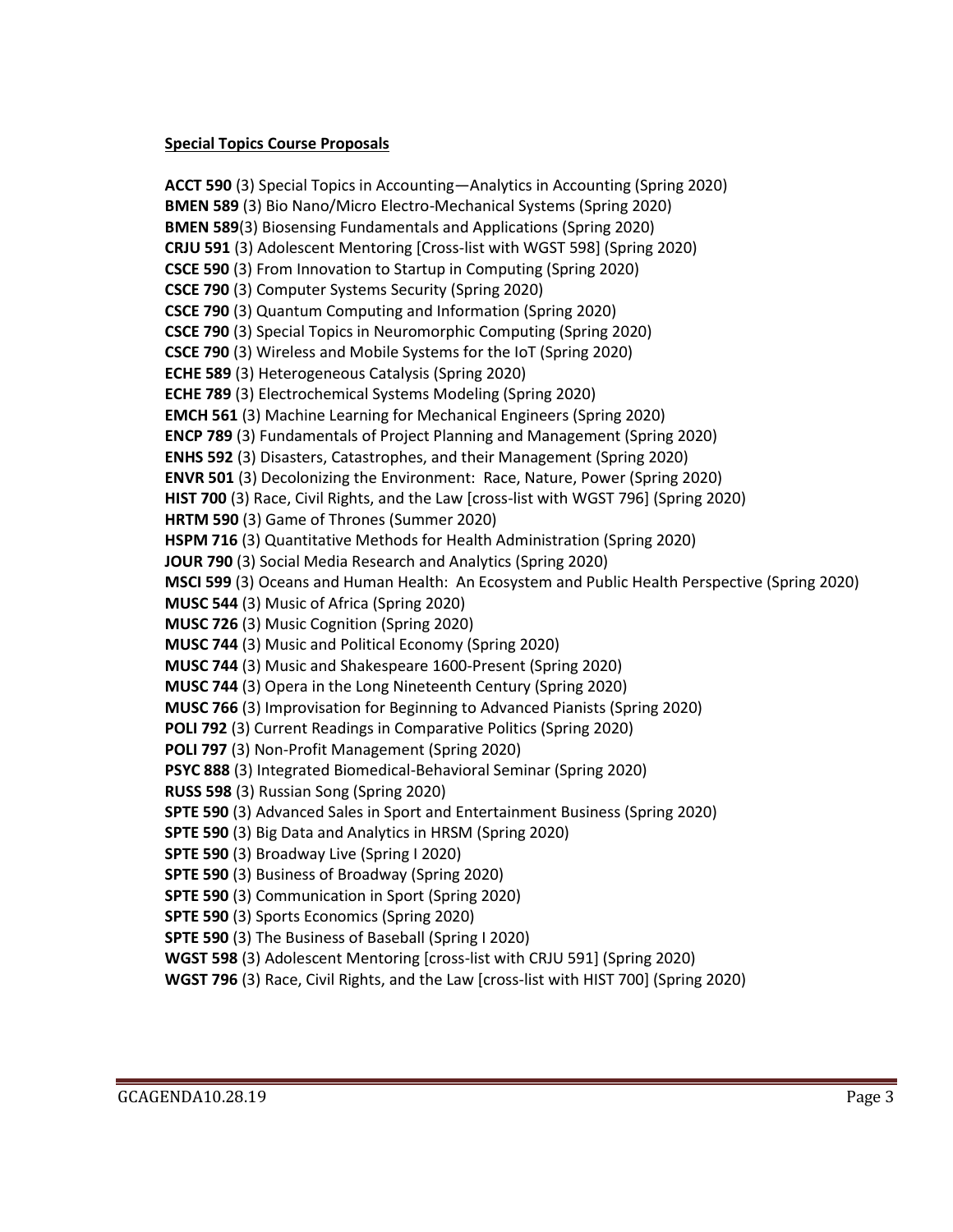### 10. **Associate Graduate Faculty Nominations** (Murray Mitchell)

| Name:    | Lauren LeJeune (PhD)       |
|----------|----------------------------|
| Program: | <b>Educational Studies</b> |
| Term:    | Fall 2019 - Fall 2025      |

#### 11. **Fellowships and Scholarships Committee** (Jean Ellis)

#### 12. **Report of Science, Math, and Related Professional Programs Committee** (Rick Creswick)

Below is a list of proposals reviewed by the Committee. Each curricular action can be viewed at this Public Agenda review site:

#### <https://www.sc.edu/programproposal/agenda/?id=75&code=GCO>

At this Public Agenda link, the individual proposals are not live-linked, but agenda items are listed in alphabetical order. To view the full proposals, GC members and Committee Chairs still need to go to the Committee Review site, and filter for "Committees", then for the "Committee" called "Added to Grad Council agenda."

- **EPID 730** (3) Public Health Surveillance Systems, Public Health, CCP: Fall 2020
- **EPID 741** (3) Intermediate Epidemiologic Methods, Public Health, CCP: Fall 2020
- **EPID 744** (3) Cardiovascular Disease Epidemiology, Public Health, CCP: Fall 2020
- **EPID 763** (3) Nutritional Epidemiology, Public Health, CCP: Fall 2020
- **EPID 765** (3) Reproductive Epidemiology, Public Health, CCP: Fall 2020
- **EPID 768** (3) Psychiatric Epidemiology, Public Health, CCP: Fall 2020
- **EPID 770** (3) Social Epidemiology, Public Health, CCP: Fall 2020
- **EPID 869** (3) Clinical Effectiveness, Public Health, CCP: Fall 2020
- **MSCI 798** (1 9) Research In Marine Science, Arts and Sciences, CCP: Fall 2020
- **NURS 724** (3) Education in Nursing, Nursing, CCP: Fall 2020
- **NURS 725** (3) Education: Curriculum and Evaluation, Nursing, CCP: Fall 2020
- **NURS 727** (3) Teaching Practicum in Nursing, Nursing, CCP: Fall 2020
- **NURS 814** (3) Observational Methods, Nursing, NCP: Spring 2020
- **PHYT 740** (3) Professional Issues in Physical Therapy, Public Health, CCP: Fall 2020
- **PHYT 752** (2) Advanced Examination Techniques for Orthopedic Physical Therapy, Public Health, CCP: Fall 2020
- **PHYT 765** (3) Geriatric Physical Therapy, Public Health, CCP: Fall 2020
- **STAT Major / Degree Program**, MS in Statistics, Arts and Sciences, Change to Existing Program: Fall 2020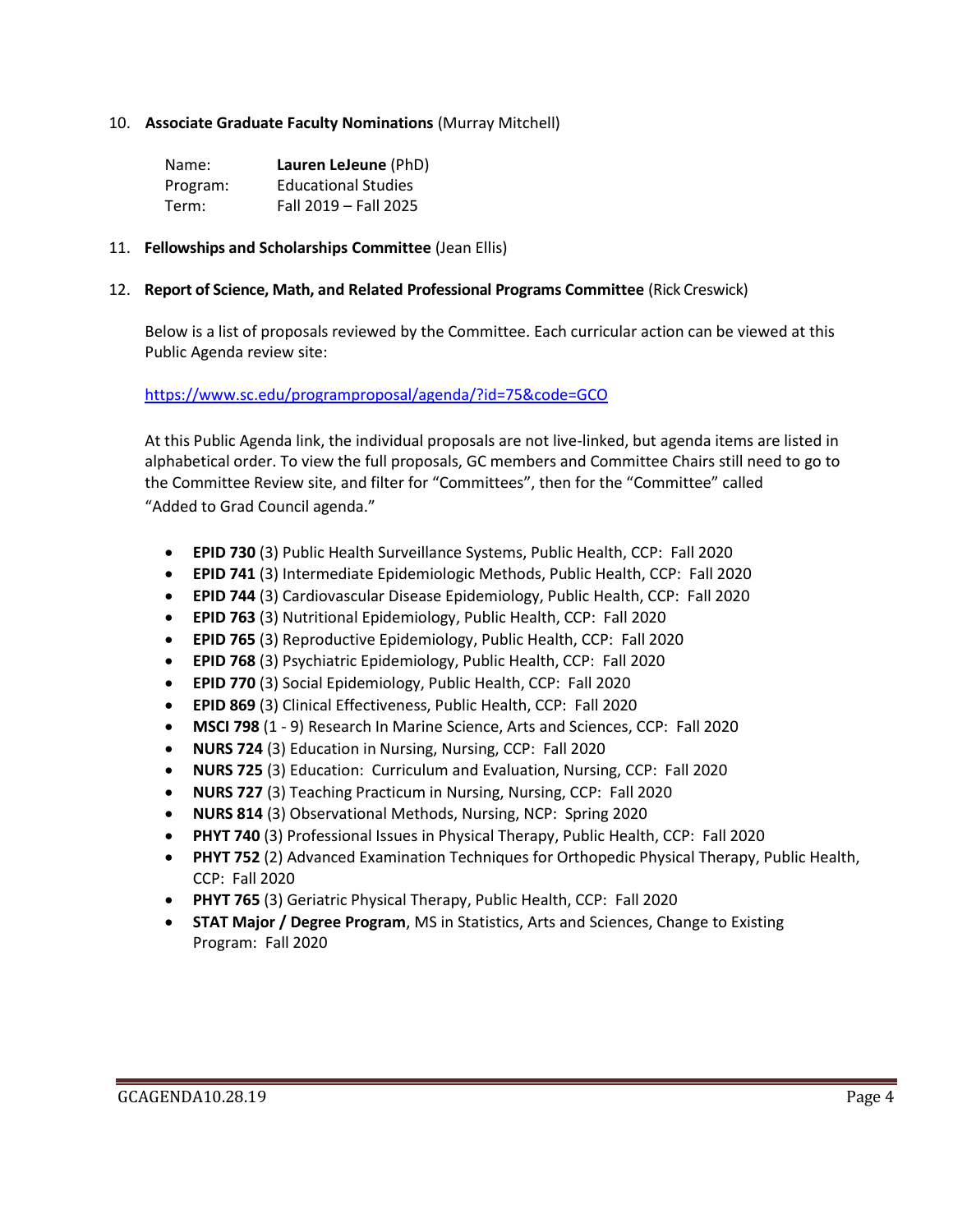# 13. **R**epor**t of the Humanities, Social Sciences, Education, and Related Professional Programs Committee**  (Robin DiPietro)

Below is a list of proposals reviewed by the Committee. Each curricular action can be viewed at this Public Agenda review site:

# <https://www.sc.edu/programproposal/agenda/?id=75&code=GCO>

At this Public Agenda link, the individual proposals are not live-linked, but agenda items are listed in alphabetical order. To view the full proposals, GC members and Committee Chairs still need to go to the Committee Review site, and filter for "Committees", then for the "Committee" called "Added to Grad Council agenda."

- **ACCT 836** (3) Doctoral Seminar in Contemporary Accounting Topics, Business, NCP: Spring 2020
- **ECON 833** (3) Computational Methods for Economics, Business, NCP: Spring 2020
- **EDLP Major / Degree Program**, Educational Specialist in Educational Administration, Education, Change to Major / Degree Program: Fall 2020
- **IBUS 739** (3) Design Thinking for Global Business, Business, NCP: Spring 2020
- **IBUS 740** (3) Data Analytics for International Business, Business, NCP: Spring 2020
- **INTE Major / Degree Program,** Elementary Education, M.A.T. (2-6 Certification), Education, Change to Existing Program: Fall 2020
- **JOUR Major / Degree Program,** Journalism and Mass Communications, M.M.C., Information and Communications, Change to Existing Program: Fall 2020
- **JOUR Major / Degree Program,** Journalism and Mass Communications, M.A., Information and Communications, Change to Existing Program: Fall 2020
- **JOUR Major / Degree Program,** Journalism and Mass Communications, Ph.D., Information and Communications, Change to Existing Program: Fall 2020
- **LANG Major / Degree Program,** M.A. in Spanish**,** Arts and Sciences, Change to Major / Degree Program: Spring 2020
- **LING 742** (3) Language and Race, Arts and Sciences, NCP: Spring 2020
- **PEDU 770 (**3) Research Methods in Physical Education and Athletic Training, Education, CCP: Fall 2020
- **SLIS Major / Degree Program,** Library and Information Science, M.L.I.S., Information & Communications, Change to Existing Program: Fall 2020
- **SLIS 701** (3) Introduction to Library and Information Studies, Library and Information Science, CCP: Fall 2020
- **SLIS 702** (3) Introduction to Technical Services, Library and Information Science, CCP: Fall 2020
- **SLIS 703** (3) Introduction to Information Sources and Services, Library and Information Science, CCP: Fall 2020
- **SLIS 704** (3) Introduction to the Management of Libraries, School Libraries, and Information Agencies, Library and Information Science, CCP: Fall 2020
- **SLIS 705** (3 Introduction to Research in Library and Information Science, Library and Information Science, CCP: Fall 2020